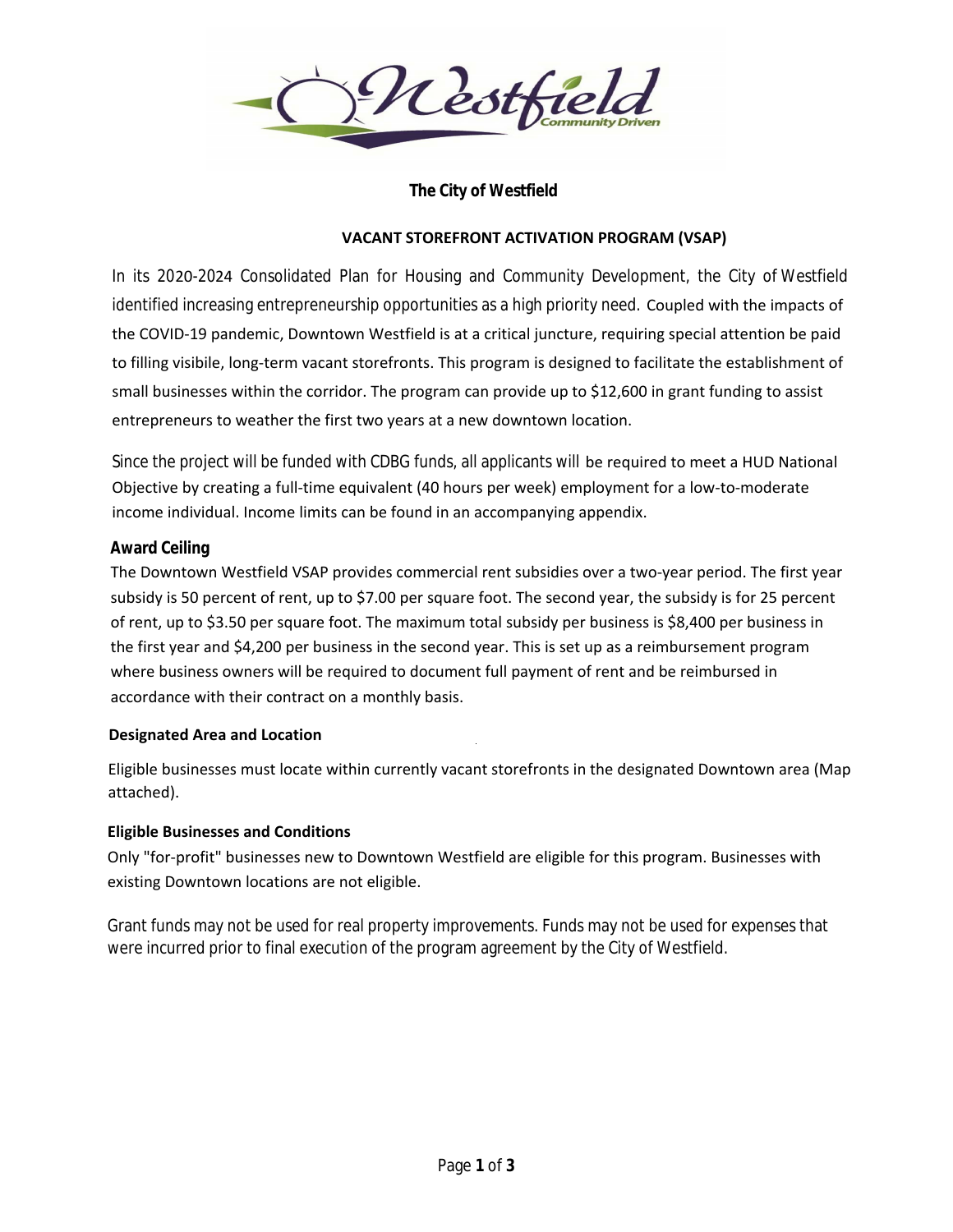# **Additional Requirements**

## The following additional requirements apply to all recipients.

- The business must have an executed multi‐year (2‐year minimum) lease with an acceptable market rate or below market rate monthly lease. •
- The business must be in compliance with all applicable federal, state, and local building, fire, health, and zoning codes.

# **Funding Eligibility Exclusions**

The following uses are not eligible for funding:

- Civic, Non‐profit or Religious organizations;
- Buildings not within the Downtown limits;
- Individual K-12 schools (public or private);
- Organizations that discriminate based on race, gender, sexual orientation, age, or religion
- Political activities;
- Adult businesses:

### **Application Requirements**

- Completed application form
- Business Plan (template included)
- Financial Projections
- Tax returns for all business principals. Additional information may be required to meet HUD income verification requirements. The City of Westfield uses the Internal Revenue Service Form 1040 method of calculating income.

### **Recommended Consultation Providers**

The City encourages all prospective applicants to engage the assistance of professionals as they prepare their business plans.

Western Massachusetts is fortunate to have several agencies capable of providing such assistance. Resources can be found at the following:

> westernmassachusetts.score.org www.commoncapitalma.org www.msbdc.org

### **Scoring Criteria**

The following criteria will be used by Community Development staff to prioritize grant projects:

- Number of jobs created
- Growth potential
- General quality of the business plan
- Other funding secured
- Social return on investment, meaning impact the new business will have on the overall improvement to downtown